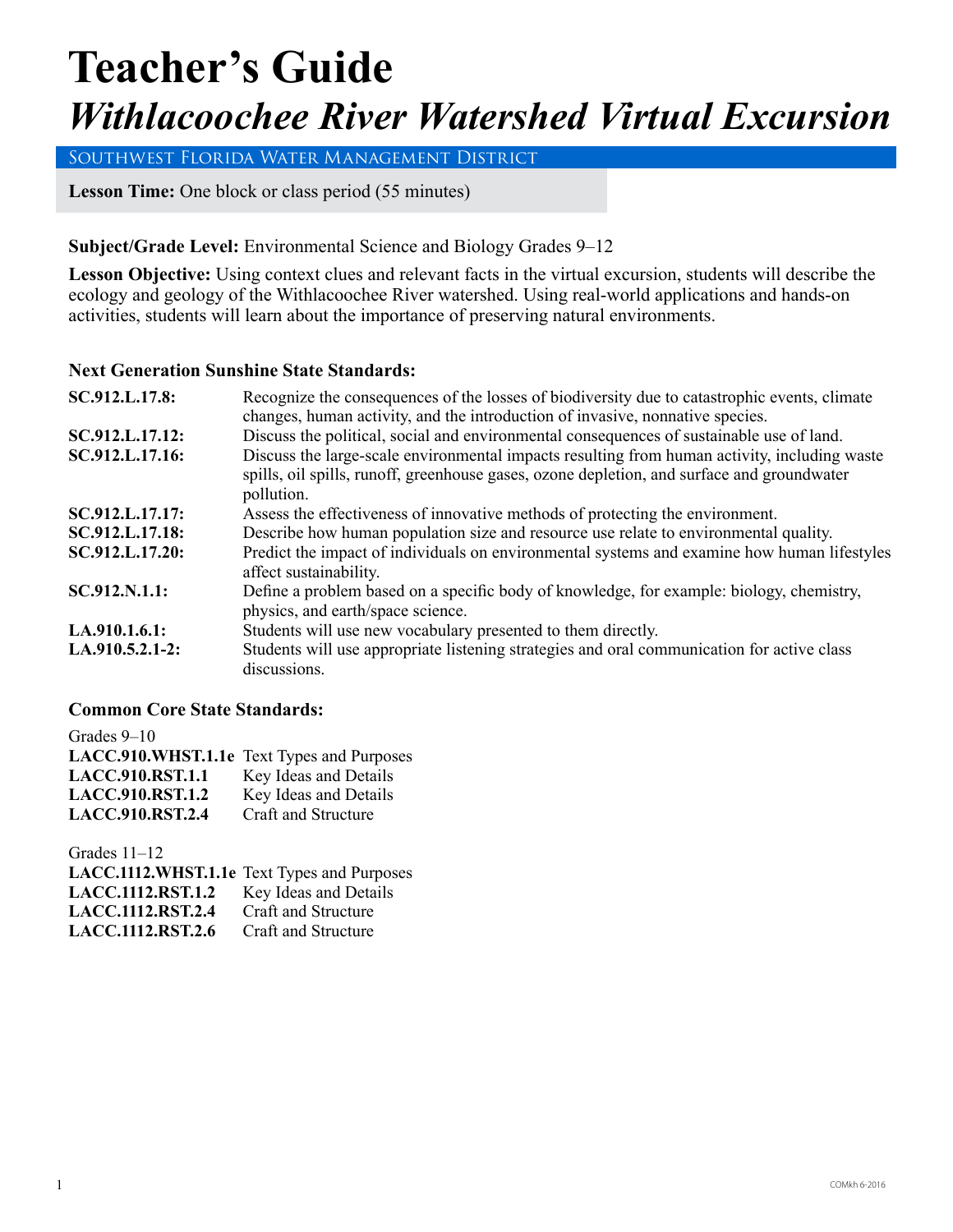### **Lesson Plan and Activities**

#### Southwest Florida Water Management District

| <b>Vocabulary:</b> | Watershed:        | an area of land that water flows across as it moves toward a<br>common body of water, such as a stream, river, or coast                                      |
|--------------------|-------------------|--------------------------------------------------------------------------------------------------------------------------------------------------------------|
|                    | Karst terrain:    | the land surface produced by water dissolving bedrock;<br>characterized by sinkholes and caverns                                                             |
|                    | Spring:           | places where groundwater flows out of a natural opening in the<br>earth's surface                                                                            |
|                    | Aquifer:          | a spongelike layer of underground rock that can hold and release<br>water                                                                                    |
|                    | Salt marsh:       | flat coastal areas of land that are flooded and drained of salt<br>water brought in by the tides                                                             |
|                    | Ecosystem:        | a biological community of interacting organisms and their<br>physical environment                                                                            |
|                    | Umbrella species: | a species that needs a diverse habitat over a large geographical<br>area, protecting these species will indirectly protect other<br>species in the same area |
|                    |                   | Threatened species: any species which are vulnerable to becoming endangered                                                                                  |
|                    |                   | Endangered species: a species that is seriously at risk of extinction                                                                                        |
|                    |                   |                                                                                                                                                              |

- **Engage:** (15 minutes) Students will take the pretest included before beginning this lesson. Then, review the vocabulary terms and ask the following questions aloud to activate prior knowledge.
	- Describe the environment of a typical river in Florida.
	- Have you gone swimming in a spring before? What is different about swimming in a spring verses swimming at a beach or a lake?
	- What do you know about species of bears and birds in Florida?
	- What is the cause and effect of animals being threatened or endangered?
- **Explore/Explain:** (20 minutes) Pass out the student worksheet and ask students to go to *WaterMatters.org/[Education/Teacher-Resources](https://www.swfwmd.state.fl.us/residents/education/teacher-resources)*, scroll to the bottom of the webpage and click on the Withlacoochee River Watershed Excursion. Instruct students to click on the links to move through the virtual tour while completing the worksheet.

After students finish the tour, watch the short video on the "Watershed Initiative" tab as a class and guide your students through the pause and discuss portion of the student worksheet. Pause the video at the suggested times provided on the student worksheet and reflect on the answers.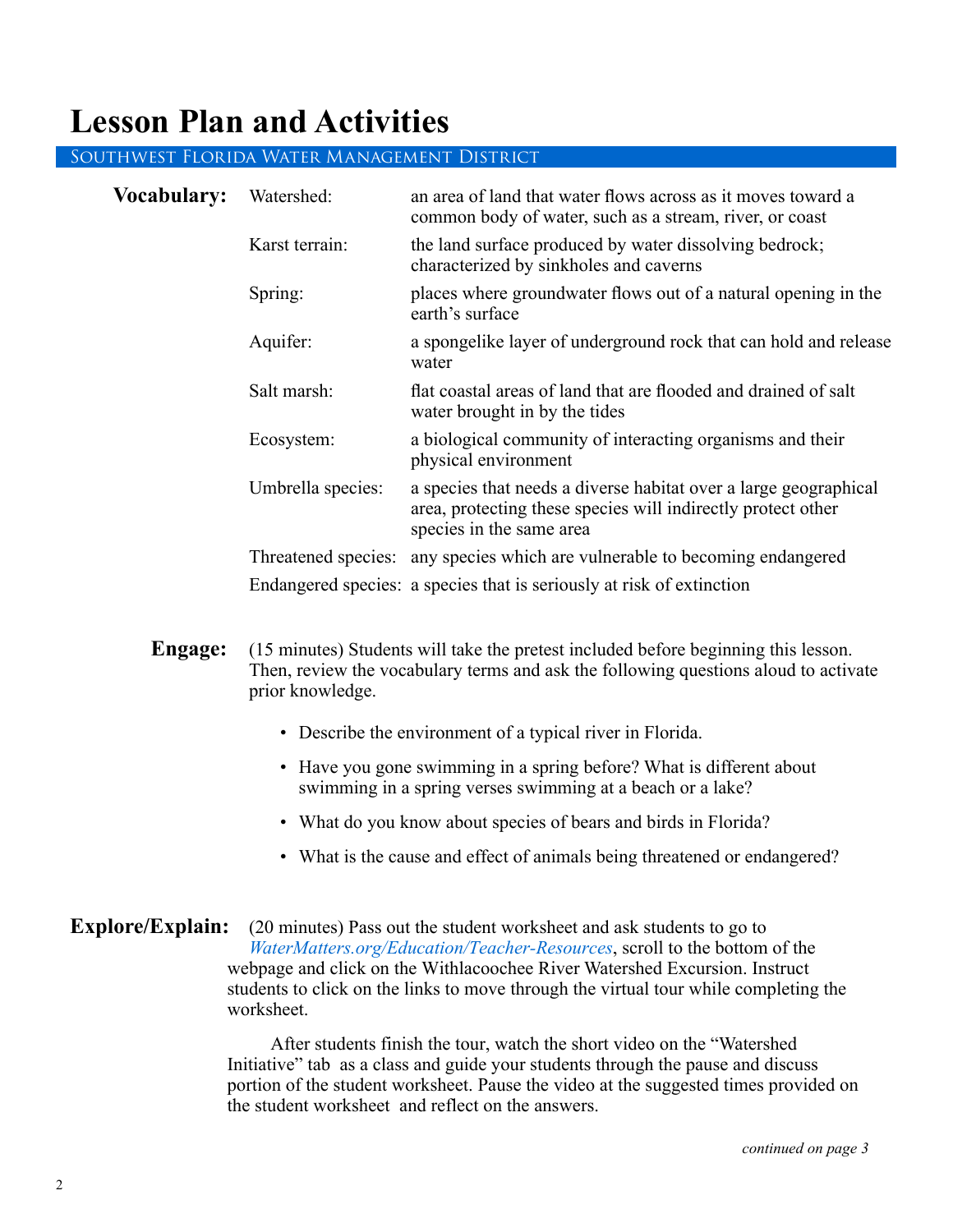#### **Lesson Plan and Activities** *continued from page 2*

Southwest Florida Water Management District

- **Extend:** (5 minutes) If time allows, consider using "Think-Pair-Share" and pair students with one another to share their answers. Then ask each pair to share one of their answers with the class.
- **Evaluate:** (10 minutes) Students will take the posttest (same as pretest) after reviewing the excursion and completing the worksheet to measure student learning gains.
- **Additional links:**  Visit *[WaterMatters.org/Education/](https://www.swfwmd.state.fl.us/residents/education/teacher-resources)Teacher-Resources* to view all seven virtual watershed excursions and the coordinating teacher's guides. At this site, you can also view the Florida Watershed's video (11 minutes) and teacher's guide among other resources.
	- Take the Watershed Pledge with your class at *[WaterMatters.org/Conservation/Pledge.](https://www.swfwmd.state.fl.us/education/classroom-challenge)*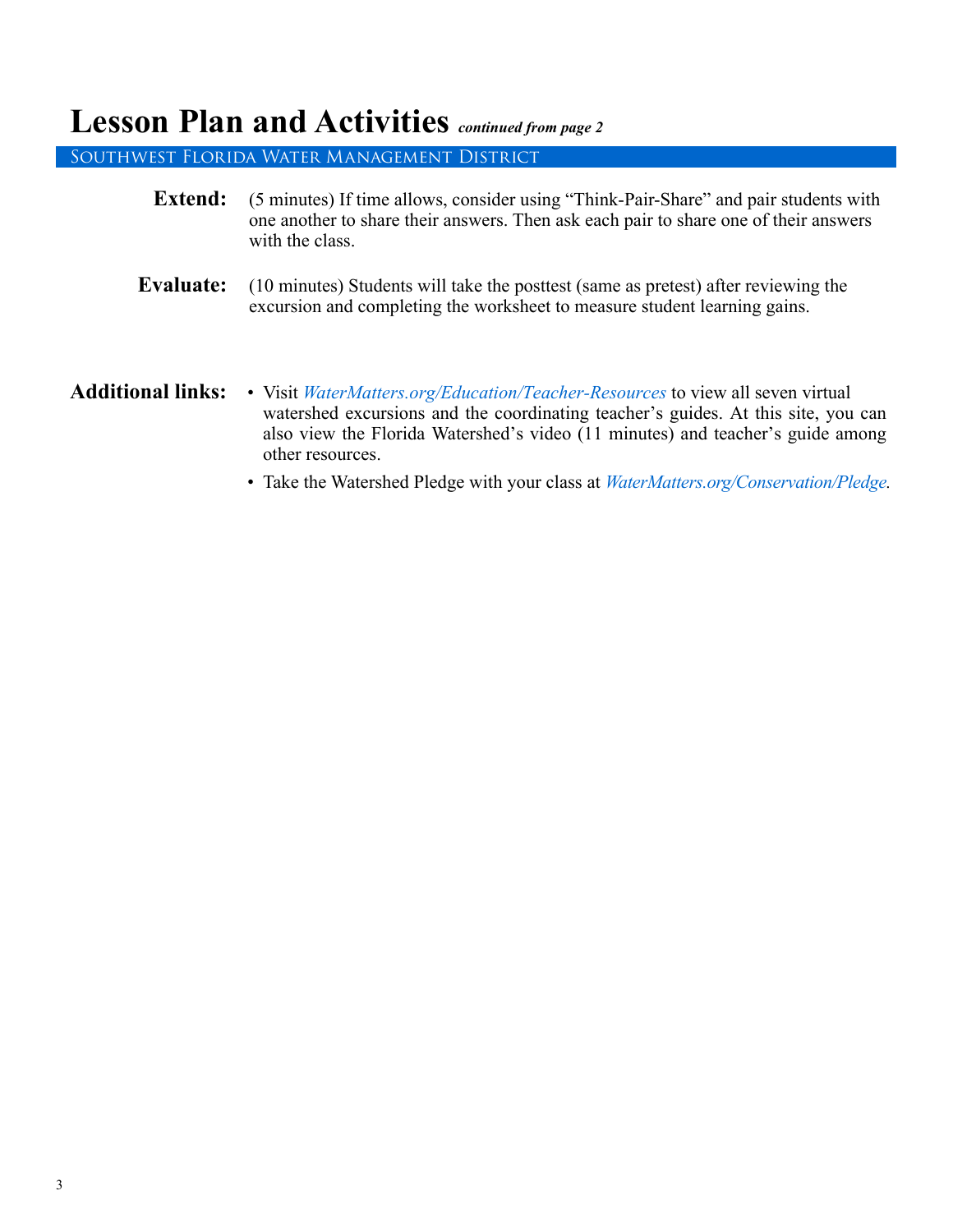### **Pre- and Post-Assessment** *Withlacoochee River Watershed Virtual Excursion*

Southwest Florida Water Management District

**Lesson time:** 10 minutes

#### **True or False**

- \_\_\_1) Acidic rainwater can dissolve the aquifer.
- \_\_\_2) A salt marsh remains flooded with salt water.
- \_\_\_3) A spring is a coastal region where salt and fresh water mix.
- \_\_\_4) A watershed is comprised of all of the bodies of water in an area.
- \_\_\_5) It is much more affordable to conserve and protect our water than to treat it later on.
- \_\_\_6) The Florida black bear is an umbrella species, which is a species that needs a diverse habitat and can indirectly impact other species in the area.
- \_\_\_7) Human activity can impact the ecosystem of a river.
- \_\_\_8) The Withlacoochee River watershed is made up of several water bodies that lead to the Gulf of Mexico.
- \_\_\_9) The scrub-jay is an endangered species in the Withlacoochee River watershed.
- \_\_\_10) Human activity changed the original flow of the Withlacoochee River.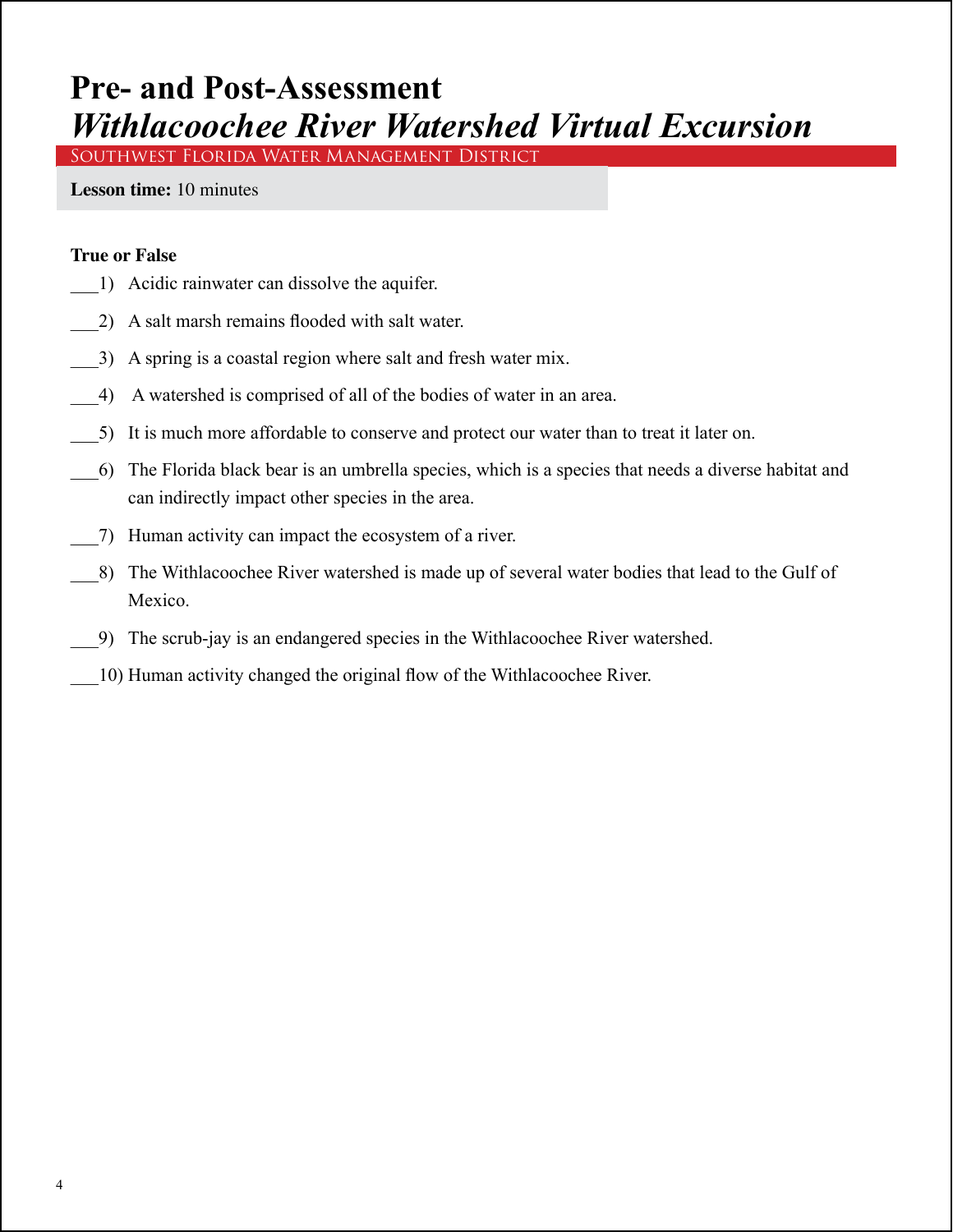# **Student Worksheet**  *Withlacoochee River Watershed Virtual Excursion*

| SOUTHWEST FLORIDA WATER MANAGEMENT DISTRICT                                                                                                           |  |  |
|-------------------------------------------------------------------------------------------------------------------------------------------------------|--|--|
|                                                                                                                                                       |  |  |
| Directions: Read the excursion's Intro webpage and follow the labeled tabs at the top of the excursion. Fill                                          |  |  |
| in the blanks on this worksheet as you complete the tour.                                                                                             |  |  |
| <b>Introduction</b>                                                                                                                                   |  |  |
| The Withlacoochee River is (1) _________ miles long and winds through eight counties before discharging                                               |  |  |
| into the (2) The Indian name Withlacoochee means (3)                                                                                                  |  |  |
| <u> 2000 - Jan James James James James James James James James James James James James James James James James J</u>                                  |  |  |
| Map                                                                                                                                                   |  |  |
| A watershed is an area of land that water flows across as it moves toward a (4)                                                                       |  |  |
| Scroll over the map to see photos throughout the watershed. When rainwater                                                                            |  |  |
| drains to the lowest point in a watershed, it carries with it (5)                                                                                     |  |  |
| <b>Where the River Begins</b>                                                                                                                         |  |  |
| Four rivers emerge from the Green Swamp, which is located between (6)<br><u>Four</u> rivers emerge from the Green Swamp, which is located between (6) |  |  |
|                                                                                                                                                       |  |  |
| floodwaters. The Withlacoochee River is unique because it is one of only two rivers in the state that flow                                            |  |  |
| $(8)$ The river discharges into the $(9)$                                                                                                             |  |  |
| <b>Geology</b>                                                                                                                                        |  |  |
| Florida's landscape is made of (10) landforms. This type of terrain is produced when                                                                  |  |  |
|                                                                                                                                                       |  |  |
| passes through it. Springs are very common in this landform. A spring is a natural opening                                                            |  |  |
| where $(13)$ $\qquad$                                                                                                                                 |  |  |
| <u> 1989 - Johann Barn, amerikansk politiker (</u>                                                                                                    |  |  |
| <b>Lakes and Tributaries</b>                                                                                                                          |  |  |
| Lake Panasoffkee is unique because the aquifer is directly exposed at the (14)                                                                        |  |  |
| . Tsala Apopka has several control structures that manage the lake levels for                                                                         |  |  |
| The Inglis Dam on Lake<br>(15)                                                                                                                        |  |  |

Rousseau was originally used to support the **(16)**\_\_\_\_\_\_\_\_\_\_\_\_\_\_\_\_\_\_\_\_ industry. This is one of the many

man-made alterations that changed the **(17)**\_\_\_\_\_\_\_\_\_\_\_\_\_\_\_\_\_\_\_\_\_\_\_\_\_\_\_\_\_\_ of the river.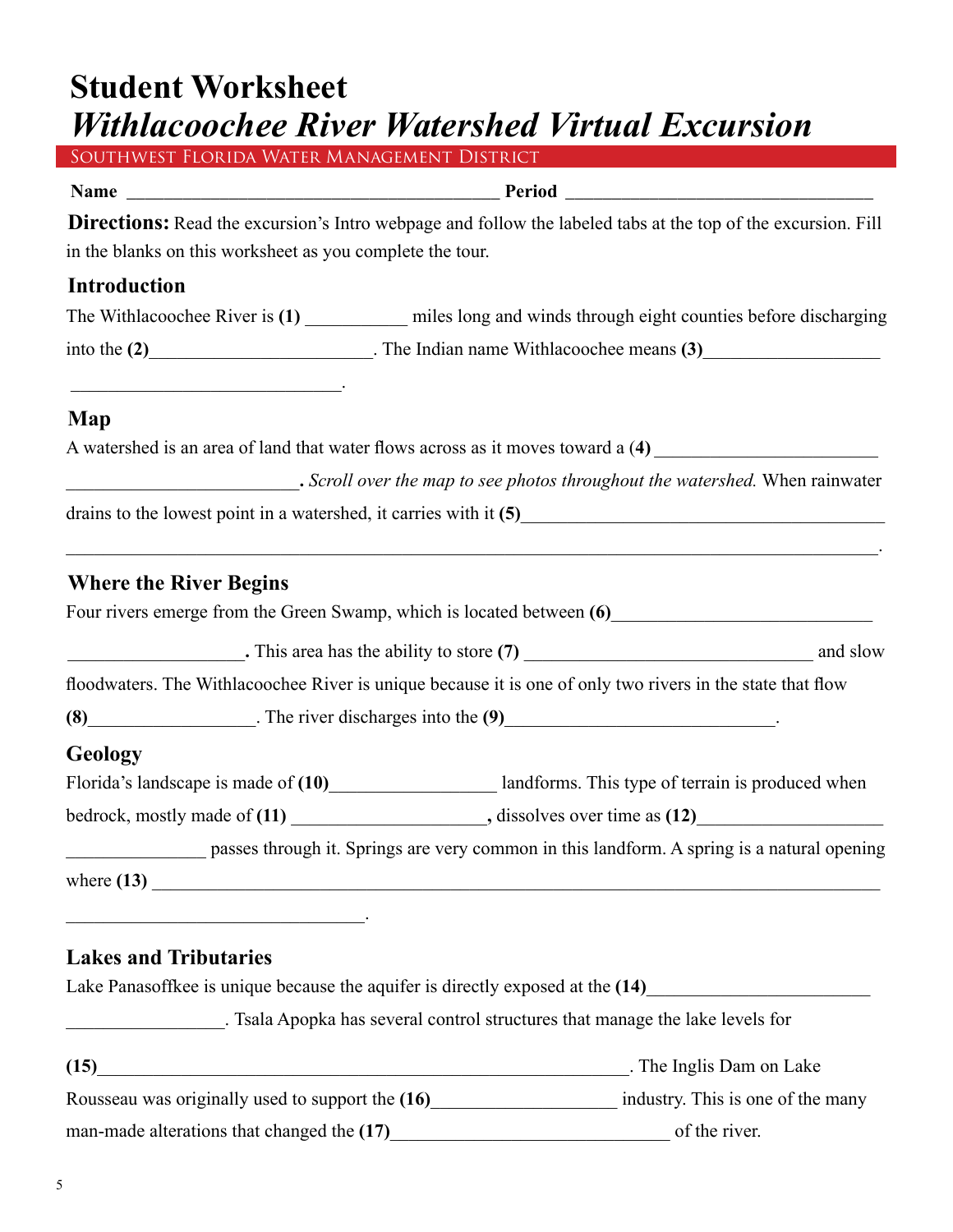### **Student Worksheet**

Southwest Florida Water Management District

#### **Ecology**

|                                                                                                              | The Withlacoochee River watershed is made of a variety of natural communities. The river empties into the     |  |
|--------------------------------------------------------------------------------------------------------------|---------------------------------------------------------------------------------------------------------------|--|
| Withlacoochee Bay in a (18) ______________________. This is an area of coastal land that is flooded with and |                                                                                                               |  |
| drained of salt water with the tides.                                                                        |                                                                                                               |  |
|                                                                                                              | Click on the black bear link: The Florida black bear is the largest native mammal in Florida and can weigh up |  |
|                                                                                                              | to (19) pounds. They are an (20) species. This means they share a diverse                                     |  |
| habitat with other protected species.                                                                        |                                                                                                               |  |
|                                                                                                              |                                                                                                               |  |
|                                                                                                              |                                                                                                               |  |
| <b>History</b>                                                                                               |                                                                                                               |  |
|                                                                                                              | During the 2nd Seminole War, steamers were used to transport materials and men on the river. Then             |  |
|                                                                                                              |                                                                                                               |  |
| The river naturally experiences high and low conditions due to                                               |                                                                                                               |  |
|                                                                                                              |                                                                                                               |  |
| <b>Recreation Tab</b>                                                                                        |                                                                                                               |  |
| There are many opportunities for recreation in the watershed because nearly (25)                             | of the                                                                                                        |  |

watershed is conservation lands.

#### **Watershed Initiative**

Watch this video as a class and pause at each question to answer and discuss:

Pause and Discuss at  $0:50$  — How many square miles is this watershed?

Pause and Discuss at 1:35 — What is the purpose of the Withlacoochee River Watershed Initiative?

Pause and Discuss at 4:10 — What is the Southwest Florida Water Management District measuring along the river?

\_\_\_\_\_\_\_\_\_\_\_\_\_\_\_\_\_\_\_\_\_\_\_\_\_\_\_\_\_\_\_\_\_\_\_\_\_\_\_\_\_\_\_\_\_\_\_\_\_\_\_\_\_\_\_\_\_\_\_\_\_\_\_\_\_\_\_\_\_\_\_\_\_\_\_\_\_\_\_\_\_\_\_\_\_\_\_

\_\_\_\_\_\_\_\_\_\_\_\_\_\_\_\_\_\_\_\_\_\_\_\_\_\_\_\_\_\_\_\_\_\_\_\_\_\_\_\_\_\_\_\_\_\_\_\_\_\_\_\_\_\_\_\_\_\_\_\_\_\_\_\_\_\_\_\_\_\_\_\_\_\_\_\_\_\_\_\_\_\_\_\_\_\_\_

\_\_\_\_\_\_\_\_\_\_\_\_\_\_\_\_\_\_\_\_\_\_\_\_\_\_\_\_\_\_\_\_\_\_\_\_\_\_\_\_\_\_\_\_\_\_\_\_\_\_\_\_\_\_\_\_\_\_\_\_\_\_\_\_\_\_\_\_\_\_\_\_\_\_\_\_\_\_\_\_\_\_\_\_\_\_\_

\_\_\_\_\_\_\_\_\_\_\_\_\_\_\_\_\_\_\_\_\_\_\_\_\_\_\_\_\_\_\_\_\_\_\_\_\_\_\_\_\_\_\_\_\_\_\_\_\_\_\_\_\_\_\_\_\_\_\_\_\_\_\_\_\_\_\_\_\_\_\_\_\_\_\_\_\_\_\_\_\_\_\_\_\_\_\_

\_\_\_\_\_\_\_\_\_\_\_\_\_\_\_\_\_\_\_\_\_\_\_\_\_\_\_\_\_\_\_\_\_\_\_\_\_\_\_\_\_\_\_\_\_\_\_\_\_\_\_\_\_\_\_\_\_\_\_\_\_\_\_\_\_\_\_\_\_\_\_\_\_\_\_\_\_\_\_\_\_\_\_\_\_\_\_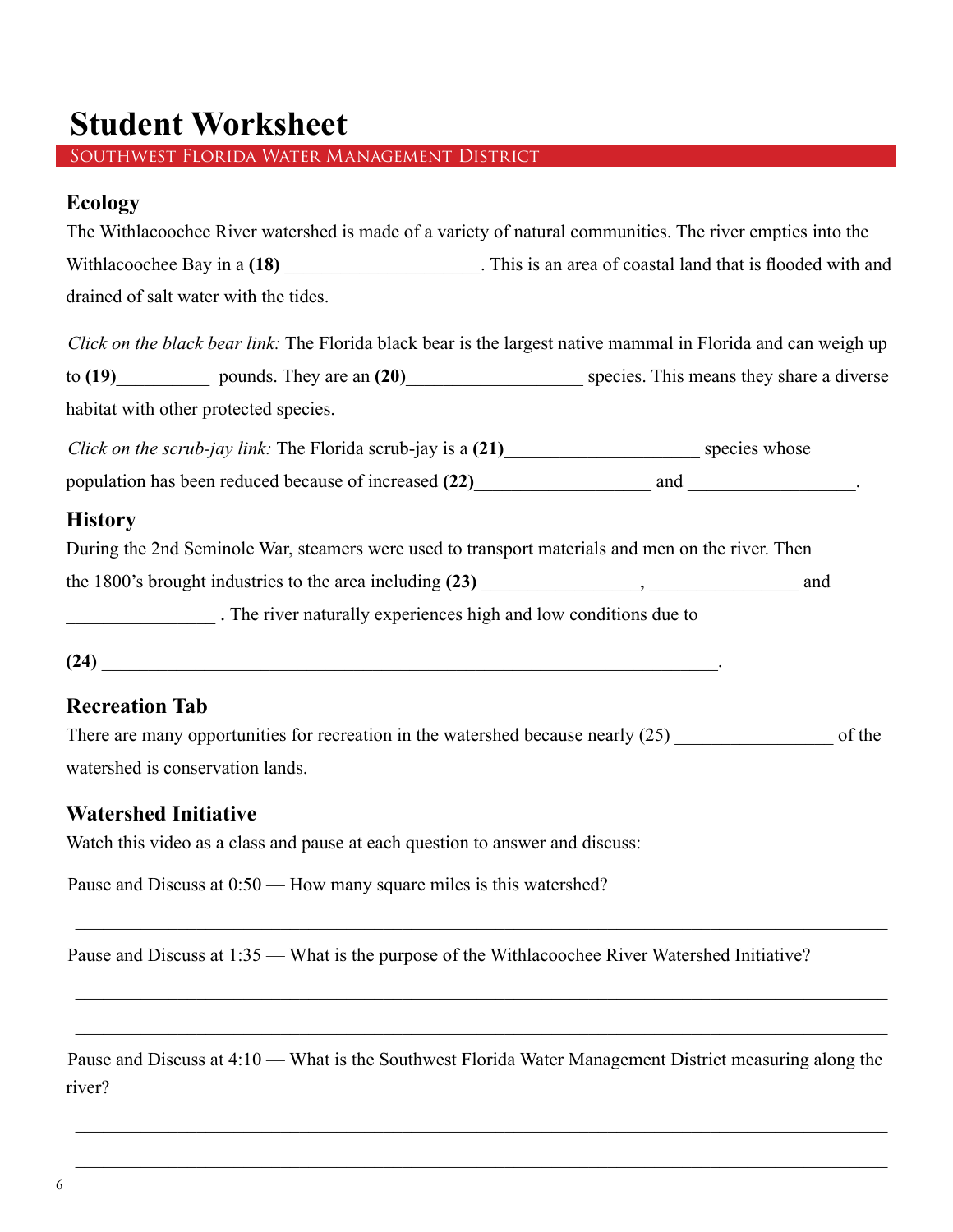### **Teacher Answer Key**

Southwest Florida Water Management District

### **Pre-/Post Assessment Answer Key**

1) True T 2) False F 3) False F 4) False F 5) True T 6) True T 7) True T 8) True T 9) False F

#### 10) True T

### **Student Worksheet Answer Key**

- (1) 160
- (2) Gulf of Mexico
- (3) Little Big Water
- (4) Common body of water
- (5) Pollutants and contaminates
- (6) Tampa and Orlando
- (7) Surface water
- (8) Northward
- (9) Gulf of Mexico
- (10) Karst
- (11) Limestone
- (12) Acidic rainwater
- (13) Water flows directly from the aquifer to the earth's surface
- (14) Lake's bottom
- (15) Water conservation and flood protection
- (16) Phosphate
- (17) Original flow
- (18) Salt marsh
- (19) 450
- (20) Umbrella
- (21) Threatened
- (22) Development and agriculture
- (23) Phosphate, timber and produce
- (24) Fluctuations in rainfall
- (25) 30 percent